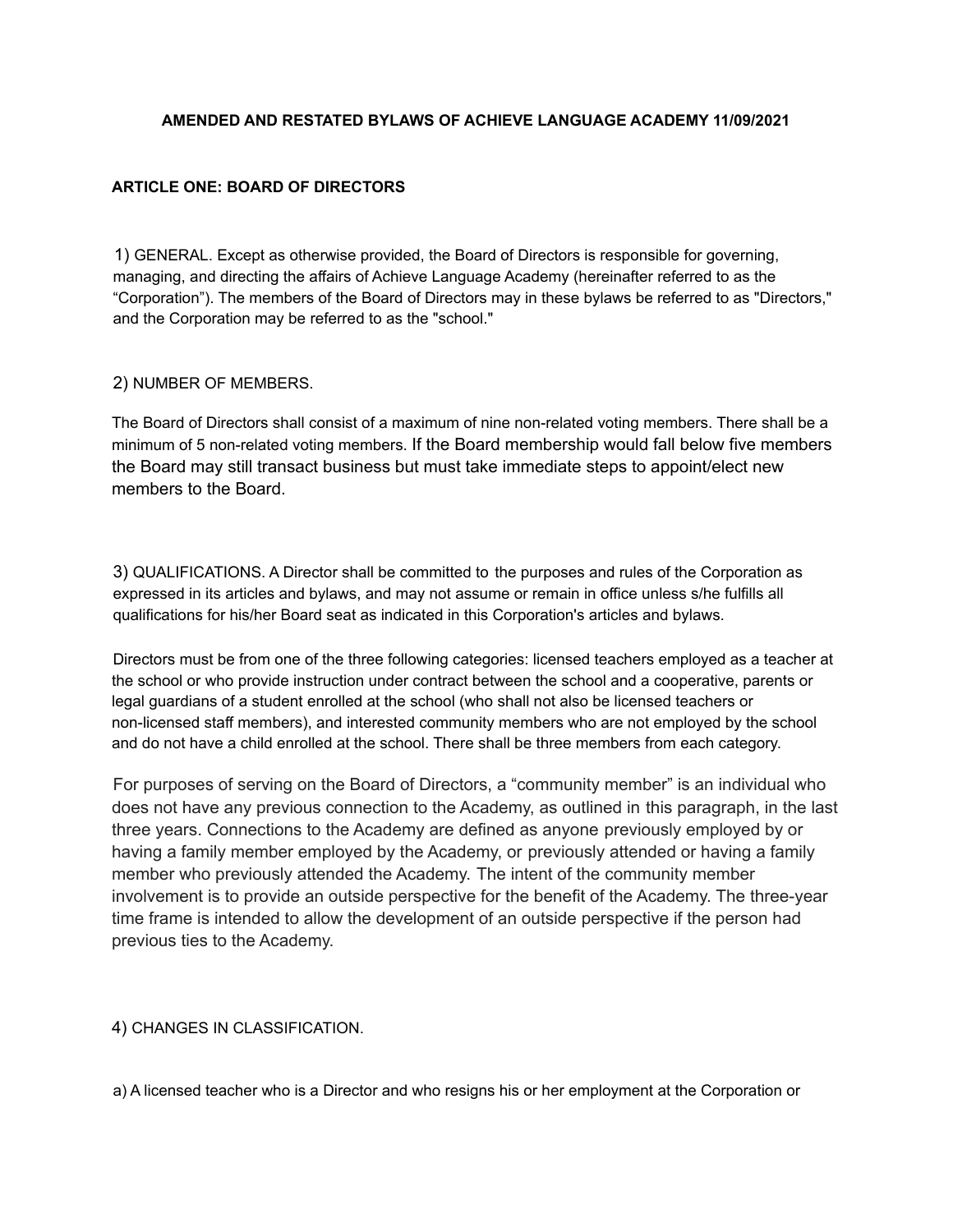whose employment is terminated by the Corporation is ineligible to be a director and is removed from the Board as of the date of resignation or termination.

b) A community member Director who, during his or her Board term, becomes employed at the Corporation or a parent of a child enrolled at the Corporation is removed from the Board as of the date of such employment or enrollment.

c) A parent/legal guardian Director whose child is unenrolled from the Corporation during the director's term is removed from the Board as of the date of such unenrollment.

5) NON-VOTING MEMBERS. Those individuals serving as the chief administrative officer and the chief financial officer of the Corporation, however their positions are titled, shall serve on the Board of Directors as "ex officio" non-voting members.

6) ELECTIONS. Board elections shall be held during a time when the school is in session, and may not be conducted on days when the school is closed for holidays, breaks, or vacations. An individual who falls within multiple categories of eligible voters, such as a parent who is also an employee of the Corporation, shall have the right to exercise one (1) vote for each open position.

7) TRAINING. Members of the Board of Directors will comply with charter school board training requirements imposed by the Minnesota charter school law, Minnesota Statutes Chapter 124E, and the Minnesota Department of Education. Each Board member shall attend annual training throughout the Board member's term, as provided by the charter school law. A Board member who does not begin the required training within six months of being seated and complete the required training within twelve months of being seated on the Board is automatically ineligible to continue to serve as a Board member.

8) CONFLICT OF INTEREST. Statutory and common law conflicts of interest are prohibited. The Board of Directors has adopted a Conflict of Interest policy. This conflict of interest provision does not apply to compensation paid to a licensed teacher of the school who also serves as a member of the Board of Directors.

9) REMOVAL. Except as otherwise provided, a Director may be removed with cause by a vote of the majority of the remaining members of the Board.

10) VACANCIES. Vacancies on the Board shall be filled by a vote of the majority of all members of the Board, with the new person to serve until the next annual school board election**.**

11) RESIGNATION. Any Director may resign at any time by giving written notice to the Chair or to the Secretary/Treasurer. The resignation of any Director shall take effect at the time specified in such notice, and, unless otherwise specified therein, the acceptance of such resignation shall not be necessary to make it effective.

12) COMPENSATION. Directors shall not be paid compensation for the performance of their duties as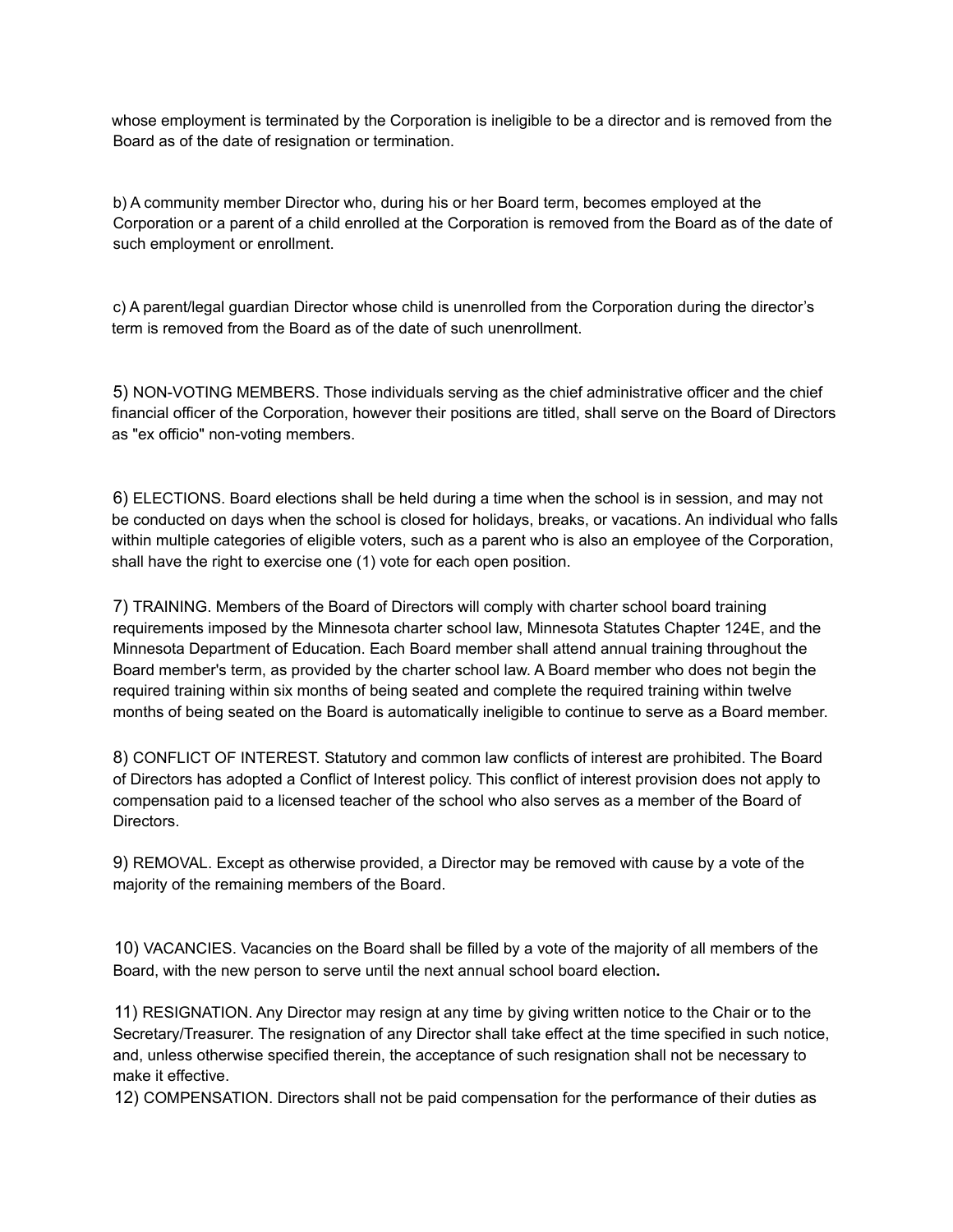Directors, but nothing in these Bylaws shall be construed to preclude any Director who is a licensed teacher for the school from receiving compensation therefore. In addition, Directors may be reimbursed for reasonable out-of-pocket expenses incurred by them in rendering services to the Corporation, as the Board of Directors from time to time determines such services to be directly in furtherance of the purposes and in the best interest of the Corporation.

## 13) COMMITTEES AND ADVISORY MEMBERS.

a.) Committees. In addition to other actions relating to committees, the Board of Directors may: (1) establish standing or ad hoc committees as it sees fit; (2) define the powers and responsibilities of any committee that it has established; (3) designate and determine the members of any committee that it has established; (4) select or provide a method for selecting a chairperson for a committee; (5) designate one or more individuals to replace any absent or disqualified member of a committee; (6) direct and oversee any committee that it has established; and disband any established committee as it sees fit, regardless of whether the committee is a standing committee or an ad hoc committee. An ad hoc committee is considered disbanded once its designated task has been completed.

i) Authority of Committees. Except as authorized by the Board of Directors, each committee is advisory only, such that it has no decision-making authority. If the Board authorizes a committee to have decision-making authority or the committee consists of a quorum or more of Directors, the meetings of that committee must be posted and held in accordance with the Open Meeting Law. A committee that has decision-making authority may exercise that authority only through the affirmative vote of a majority of the total members of the committee.

ii) Procedures for Conducting Committee Meetings. The activities of all committees of the Corporation must be conducted in a manner that will advance the best interest of the Corporation. Each committee must fix its own rules of procedure and must act in a manner that is consistent with the Articles of Incorporation, these Bylaws, and the policies of the Corporation.

iii) Limitation on Authority of Committees. Every committee that is established by the Board will be subject to the direction and control of the Board.

b) Advisory Members. The Board may also in its discretion appoint and retain persons to serve as advisory resources to the Board.

### 14) DESIGNATION AND CHANGE OF GOVERNANCE STRUCTURE.

a) Designation of Governance Structure. The composition of the Board of Directors must be consistent with Minnesota Statutes Section 124E.07, subdivision 3(a), as amended. The term governance structure means having a teacher-majority or a non-teacher majority board, or having a board with no clear majority. The Board of Directors shall adhere to the no clear majority structure, unless changed in accordance with subsection (b) below.

b) Requirements to Change of Governance Structure. The Board may change the governance structure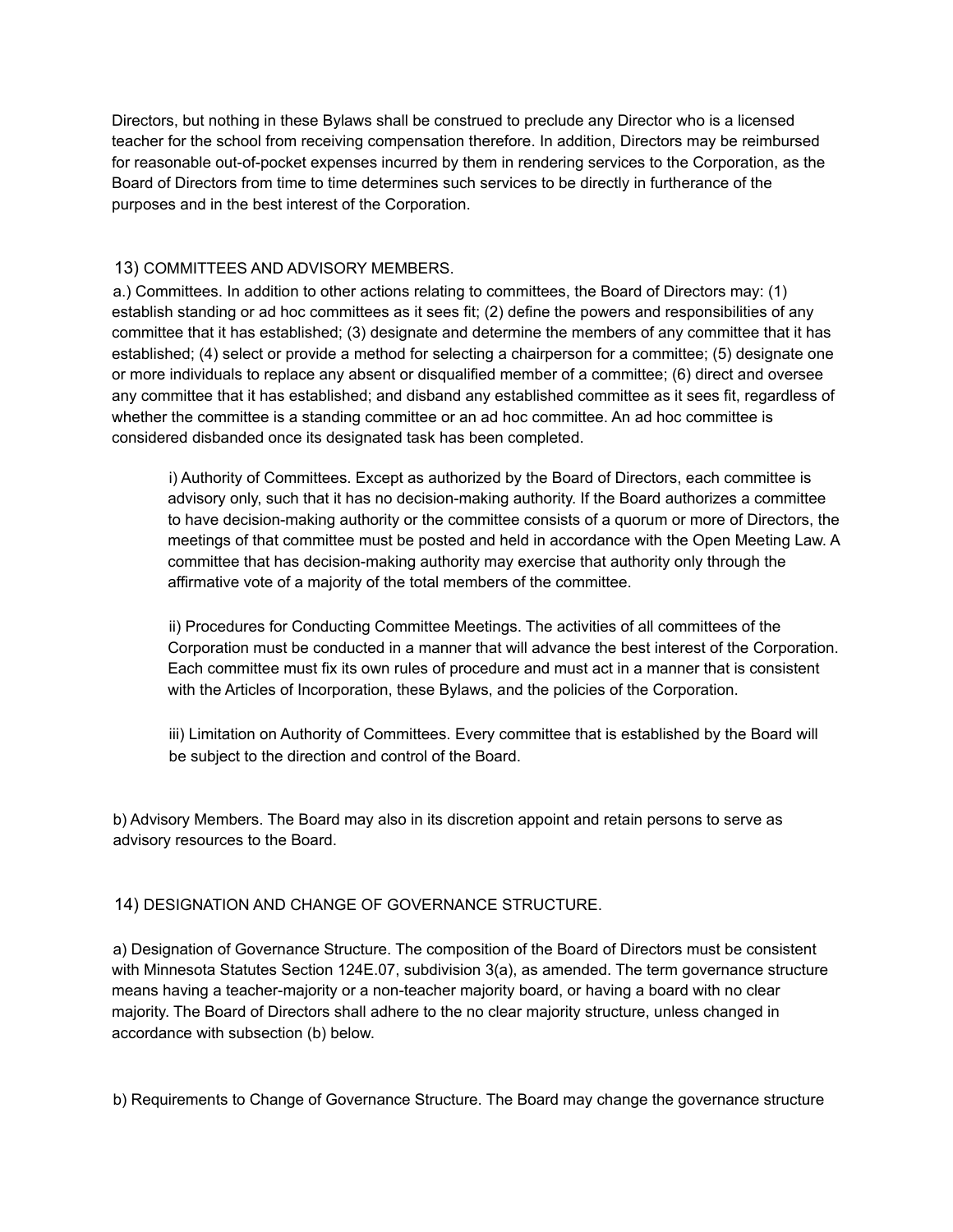only upon:

i) a majority vote of the Board of Directors and a majority vote of the licensed teachers employed at the Corporation as teachers, including licensed teachers providing instruction under a contract between the Corporation and a cooperative, with licensed teachers who are both employed at the Corporation and a director having one vote, and

ii) approval of the school's authorizer.

c) Process and Procedures to Change Governance Structure.

i) Requests & Petitions to Change Structure. The Board may consider a change in its governance structure upon receipt of a request for such consideration signed by at least two Directors, or the receipt of a petition to so change the governance model signed by at least 50% of the parents of students enrolled in the Corporation or 50% of the licensed teachers employed at the Corporation.

ii) Special Board Meeting to Solicit Community Comment. Upon receipt of a request or petition complying with (i) above, the Board shall schedule and publicize a special Board meeting, to be held within thirty (30) days of receipt of such request or petition, for the sole purpose of receiving community comment regarding the governance structure. When publicizing the special Board meeting, the Board shall also invite the school community to submit written comments to the Board prior to the special Board meeting.

iii) Board Meeting. The Board shall place on the agenda of its regular meeting following the special Board meeting consideration of changing the governance structure. Placing the item on the agenda does not require any director to introduce a motion or second a motion for such consideration.

iv) Effective Date of Change in Governance Structure. Any change in the governance structure complying with this section is not effective for the duration of the current charter contract period and will be effective for the subsequent charter contract period and begin on the same date as the effective date of the charter contract next executed between the Corporation and its authorizer.

#### **ARTICLE TWO: MEETINGS**

1) MEETINGS. The Board shall meet at least once every other month at a time and place convenient to members of the Board. The Board shall comply with the provisions of the Minnesota Open Meeting Law, Minnesota Statutes Chapter 13D, with respect to the conduct of its meetings. A schedule of the regular meetings of the Board will be kept on file in the school's main office. No notice of regular meetings needs to be provided to Board members.

2) SPECIAL MEETINGS. Special meetings of the Board may be called by the Chair, or by a majority of the members of the Board. The Secretary/Treasurer shall give adequate notice to all members of the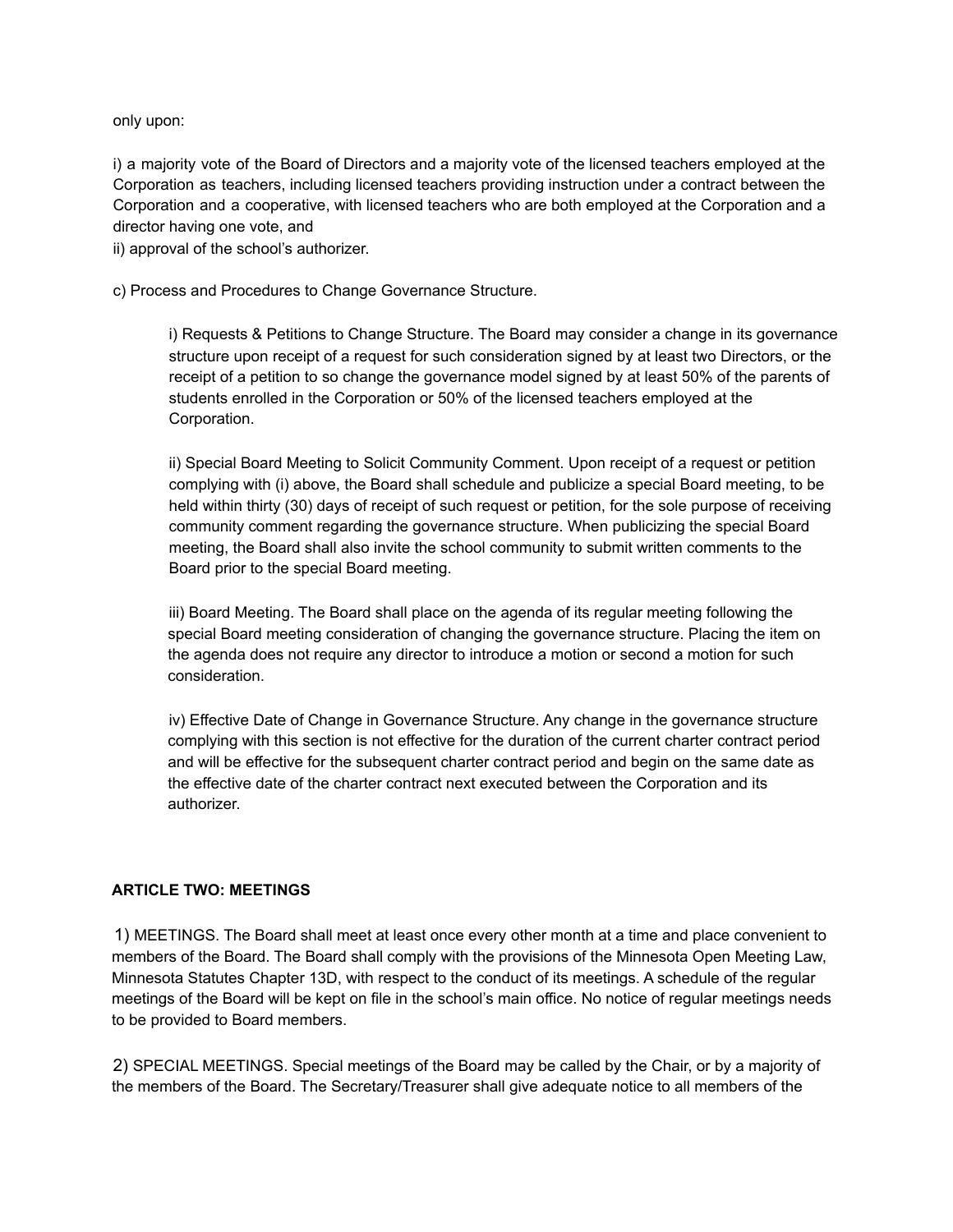Board, not less than three days before the special meeting. Notice of special meetings must include the time, date, place, and purpose of the meeting. Notice of special meetings must be made available to the public in accordance withtheMinnesotaOpenMeetingLaw,MinnesotaStatutesChapter13D. Board members will be provided with at least 72 hours' notice of any special meeting by email.

3) QUORUM. A majority of voting Directors shall constitute a quorum. A majority vote from that quorum shall suffice for a fully valid and official act of the Board, except as indicated otherwise in the articles of incorporation or bylaws of the Corporation.

## **ARTICLE THREE: OFFICERS**

1. OFFICERS. Officers of this Corporation shall be a Chair, Vice Chair, Secretary and a Treasurer, who may or may not be Directors. One person may fill more than one post,except that one person may not serve as both Secretary/Treasurer and Chair/Vice Chair

2. TERMS. Officers shall each serve a term of one year, and shall be elected by a majority vote of the Board of Directors, at the beginning of the Corporation's fiscal year.

3. RESPONSIBILITIES. Responsibilities of the officers shall include the following:

a) The Chair shall preside at all meetings of the Board; shall present a report annually of the work of the Corporation for the preceding year at the annual meeting of the Board; shall appoint all committees with the consent of a majority of the Board; and shall be an ex-officio member of all committees.

b) The Secretary/Treasurer shall issue notice of all meetings; shall be responsible for the keeping and maintaining of Corporation minutes, records, reports, and other documents pertaining to the affairs of the Corporation; shall be responsible for the custody of all moneys and securities of the Corporation; and shall have responsibility for ensuring that regular books of accounts with respect thereto are kept.

c) The Vice Chair shall preside at meetings when the Chair is unable to be present.

d) The officers of the Corporation shall also perform all duties regularly and customarily performed by like officers in similar organizations and shall perform all duties specifically delegated to them by the Board.

4. QUALIFICATIONS. An officer shall be committed to the purposes and rules of this Corporation as expressed in its articles and bylaws, and may not assume or remain in office unless s/he fulfills all qualifications for his/her position as indicated in this Corporation's articles and bylaws.

5. REMOVAL. An officer may be removed with cause by a majority vote of the Board of Directors.

6. VACANCIES. Vacancies in any of the offices shall be filled by a vote of the majority of the Corporation's voting Directors.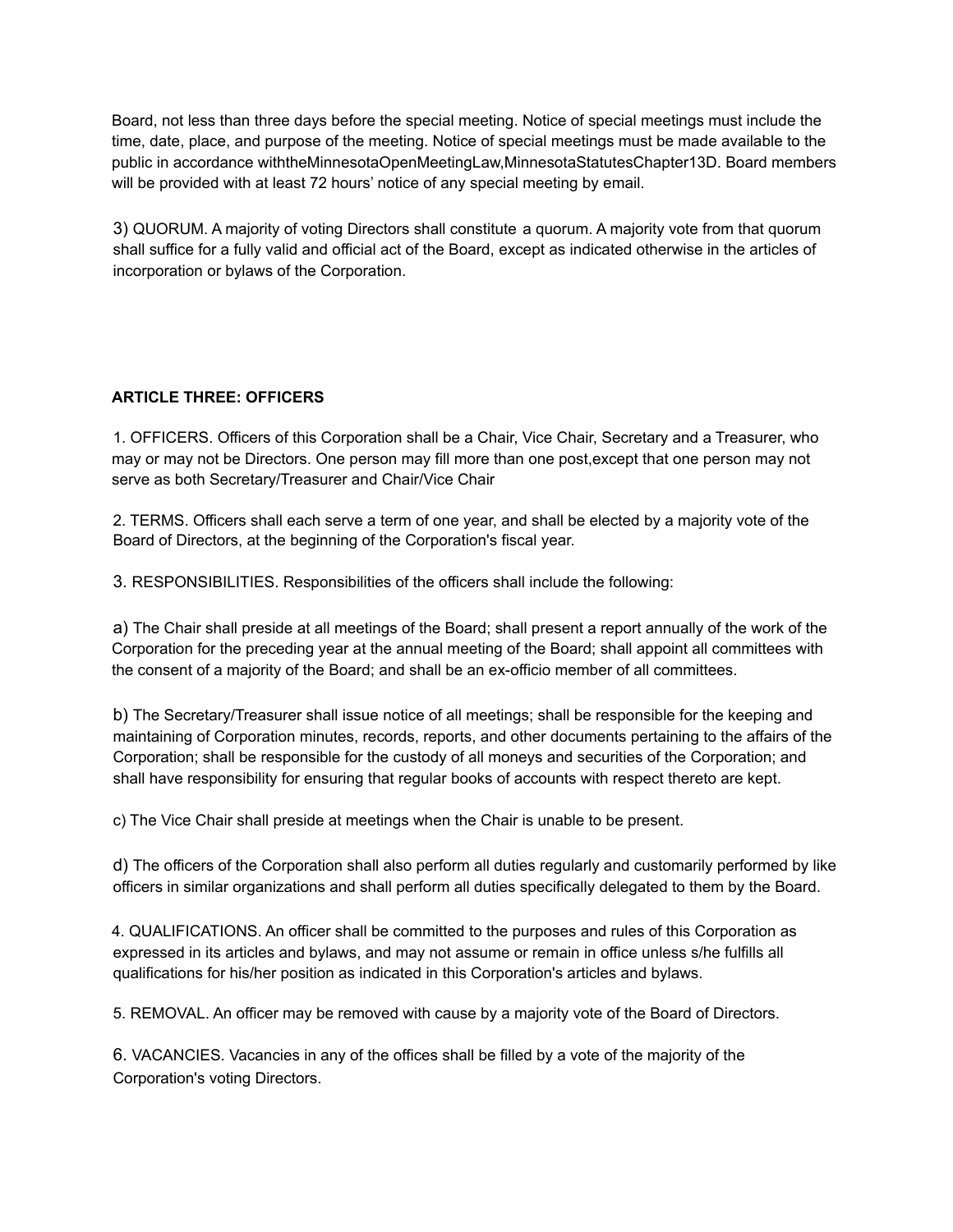7. RESIGNATIONS. Any officer may resign at any time by giving written notice to the Chair or to the Secretary/Treasurer. The resignation of any officer shall take effect at the time specified in such notice,

and, unless otherwise specified therein, the acceptance of such resignation shall not be necessary to make it effective.

8. OTHER OFFICERS. The Board in its discretion may establish an office of Vice Chair, who shall assist the Chair in carrying out his/her activities, and shall act on behalf of the Chair in his/her absence. Additionally, Assistant Officers may from time to time be designated to assist the Board with administrative details. These officers and their duties may be determined by a majority vote of the Board of Directors. Assignment of duties to the Assistant Officers shall not relieve the regular Officers from the responsibility of performing their duties as provided in these bylaws.

### **ARTICLE FOUR: ADMINISTRATIVE HEAD**

1) The day to day affairs of the Corporation may be carried out by an Administrative Head, who shall be the chief administrative officer of the Corporation.

2) The Administrative Head shall be appointed by and shall serve at the pleasure of the Board of Directors.

3) The Administrative Head shall have the duty and authority to oversee the Corporation's day to day affairs in accordance with the policies and directions specified by the Board of Directors and shall have such additional authority and duties as the Board may from time to time prescribe. All such policies, directions, and duties shall be communicated to the Administrative Head by the Board. The Administrative Head shall, in the execution of his/her duties, report to and be directly responsible to the Board.

4) The Administrative Head may employ such other staff and personnel, as he/she deems appropriate and necessary to carry out the affairs of the Corporation.

### **ARTICLE FIVE: MEMBERS**

*All staff employed at the school, including licensed teachers, parents or legal guardians of children enrolled in the school, and members of the Board of Directors are voting members of the Corporation who are eligible to elect the members of the Corporation's Board of Directors.*

### **ARTICLE SIX: ANNUAL MEETINGS AND ACTION BY BALLOT**

1) ANNUAL MEETINGS. An annual meeting of the Corporation shall be held at such time and place as determined by the Board of Directors.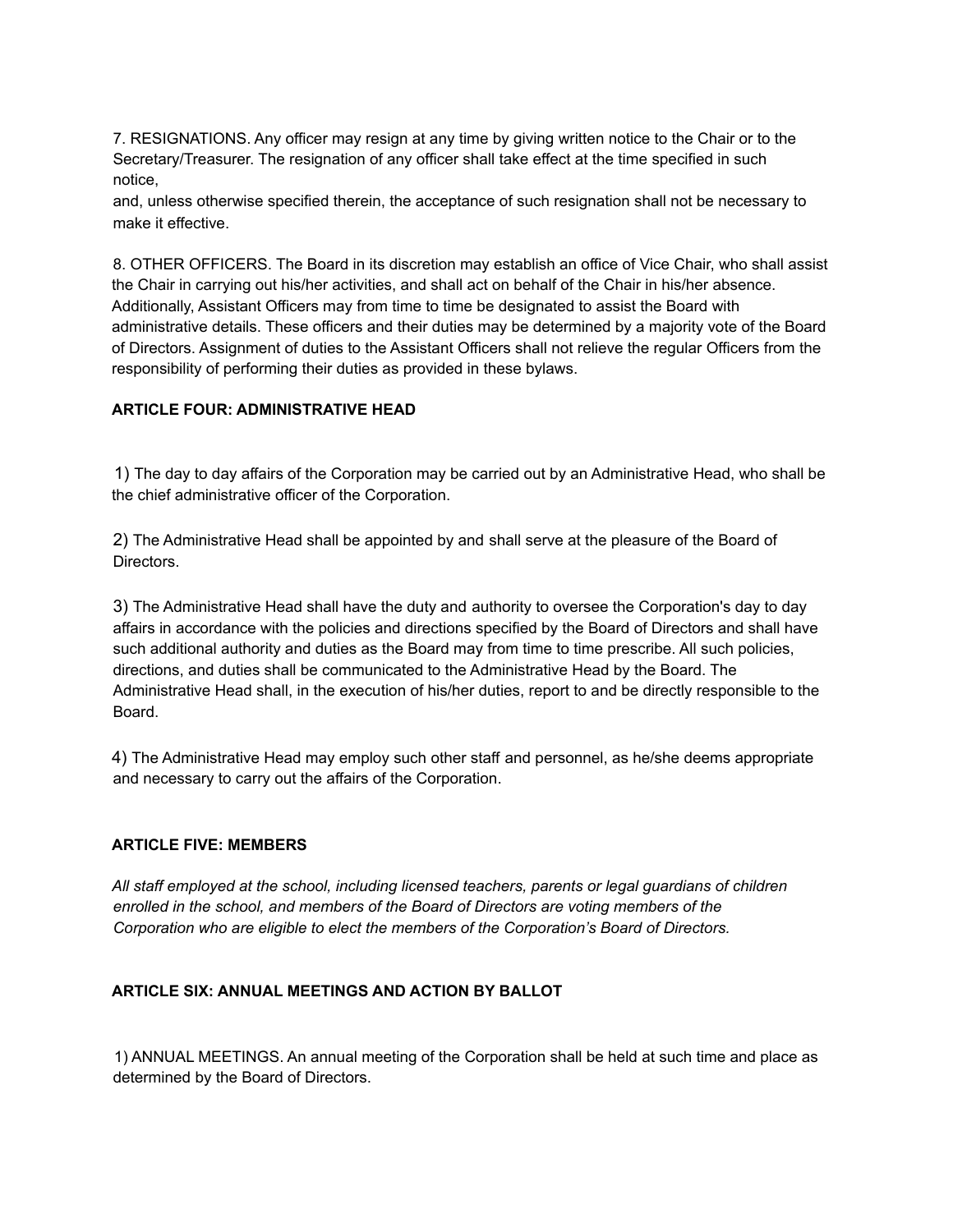2) ELECTION MAY BE HELD AT ANNUAL MEETING. The Corporation may hold its election for members of the Board of Directors at its annual meeting. In lieu of calling an annual meeting, the Board of Directors may specify alternative procedures by which members can vote to elect members of the Board of Directors annually. Elections must be conducted as provided in Article One, Section 7.

3) ACTION BY BALLOT. To the extent allowed by applicable law, an action that may be taken at an annual or special meeting may be taken by ballot, such as the Board election. The Corporation must mail or otherwise deliver a ballot to every member entitled to vote on the matter. The ballot must: 1) set forth each proposed action; and 2) provide an opportunity to vote for or against each proposed action. Solicitations for votes by written ballot must: 1) indicate the number of responses needed to meet the quorum requirements; 2) state the percentage of approvals necessary to approve each matter other than election of directors; and 3) specify the time by which a ballot must be received by the Corporation in order to be counted. Approval by ballot is valid if the number of votes cast by ballot equals or exceeds the quorum required to be present at a meeting authorizing the action, and the number of approvals equals or exceeds the number of votes that would be required to approve the matter at a meeting at which the total number of votes cast was the same as the number of votes cast by ballot.

2) QUORUM. Ten percent (10%) of the individuals entitled to vote on a matter shall constitute a quorum for purposes of an action taken by mail ballot. A majority vote from that quorum shall suffice for a fully valid and official act, except as indicated otherwise.

3) NOTICE. Notification of the annual meeting shall be in accordance with the Open Meeting Law, Minnesota Statutes Chapter 13D.

### **ARTICLE SEVEN: FINANCES**

1) ACCOUNTS AND RECORDS. All financial accounts in any financial institution shall be held in the name of the Corporation in accordance with such procedures as the Board may adopt. The Board of Directors shall install and maintain an adequate system of accounts and records. The Board shall cause the records and books of account of the Corporation to be audited, in accordance with Minnesota Statutes Section 124E.16, subdivision 1(b)-(3), as amended, and Section 124E.11(g), as amended, at least once every fiscal year and at such other times as it may deem necessary and appropriate, and may retain such person or firm for such purposes as it may deem appropriate.

2) DEPOSITORY. The Board of Directors shall have the power to select one or more banks or credit unions to act as depositories of the funds of the Corporation and to determine the manner of receiving, depositing, and disbursing the funds of the Corporation, the form of checks and the person or persons by whom they shall be signed. The Board also has the power to change such banks or credit unions and the person or persons signing such checks and the form thereof at will.

3) CHECKS AND DOCUMENTS. All checks or demands for money and notes of the Corporation and all other instruments, documents, or deeds of every kind, nature, and description required to be executed in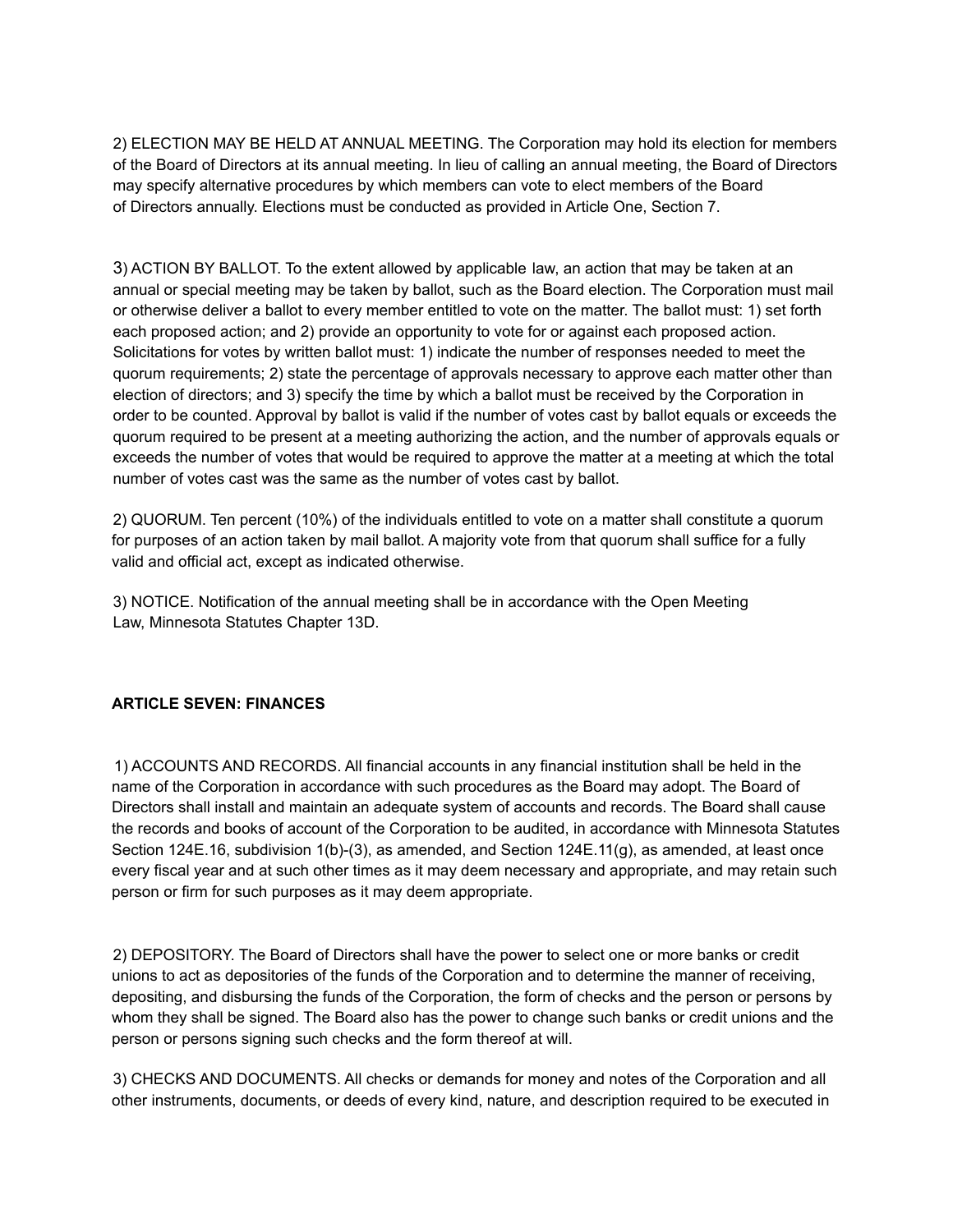the name and on behalf of the Corporation shall be signed by such officers or agents of the Corporation as the Board of Directors may from time to time by resolution designate and determine. 4) LOANS AND PLEDGES. No loans shall be contracted nor pledges or guarantees given on behalf of the Corporation unless specifically authorized by the Board of Directors.

### **ARTICLE EIGHT: AMENDMENTS**

1) AMENDING THE ARTICLES. The articles of incorporation may be amended by a two- thirds majority vote of the Corporation's Board of Directors, in accordance with Minnesota Statutes Section 317A.133, subdivision 2, as amended, and Section 317A.139, as amended.

2) AMENDING THE BYLAWS. The Bylaws of this Corporation may be amended by a majority vote of the corporation's Board of Directors; provided that any amendment to the Bylaws that changes the governance structure of the Corporation shall comply with the process set forth in Article 1 of these Bylaws.

# **ARTICLE NINE: OTHER COMMITMENTS**

1) PURPOSE. The purpose of this Corporation is to establish and operate an outcome based learning, nonsectarian charter school to provide a culturally centered, academically challenging curricula for students within the range of grades Pre- Kindergarten through Twelve within St. Paul and surrounding communities, pursuant to all relevant provisions of Minnesota law.

2) PUBLIC ACCESS TO INFORMATION. Upon the request of an individual, the school must make available in a timely fashion the minutes of meetings of the Board of Directors and committees having any board-delegated authority; financial statements showing all operations and transactions affecting income, surplus, and deficit during the school's last annual accounting period; and a balance sheet summarizing assets and liabilities on the closing date of the accounting period. The school must also post on its web site information identifying its authorizer and indicate how to contact the authorizer and include that same information about its authorizer in other school materials that it makes available to the public. The school must also develop and publish on its web site a lottery policy and process that it will use when accepting students by lot.

3) INDEMNIFICATION. The Corporation assumes full liability for its activities and indemnifies and holds harmless the authorizer and its officers, agents and employees from any suit, claim or liability arising from any operation of the school, and the Commissioner of the Minnesota Department of Education, and its officers, agents and employees. The school shall not indemnify or hold harmless a State employee if the State would not be required to indemnify and hold the employee harmless under Minnesota Statutes Section 3.736, subdivision 9, as amended. The Corporation will indemnify its directors, officers, employees, and committee members as provided in Minnesota Statutes Section 317A.521 and any amendments thereto.

4) INSURANCE. The Corporation shall purchase and maintain insurance on behalf of any person who is or was a director, officer, employee, or agent of the Corporation, or member of a committee of the Board